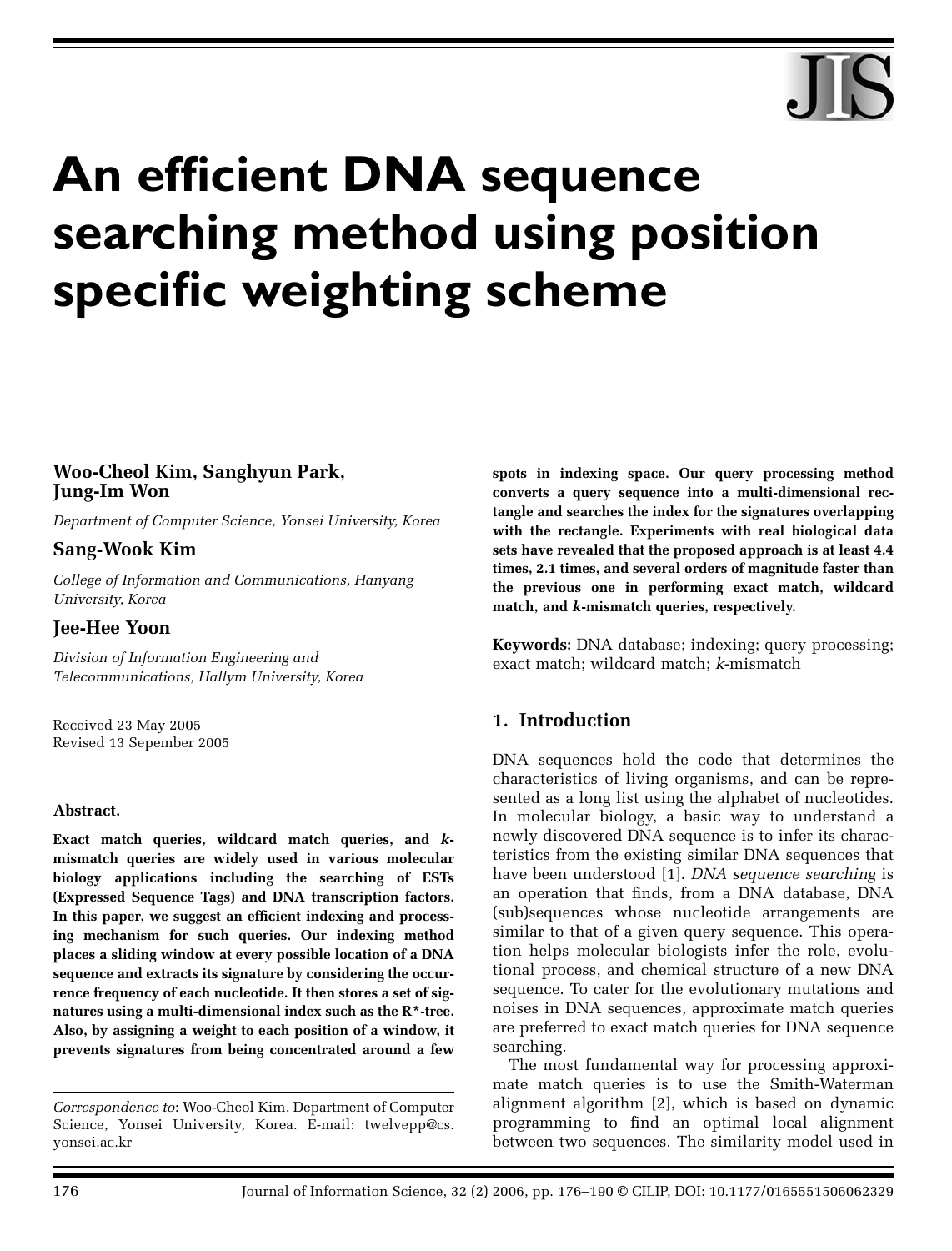this algorithm has been adopted by a majority of biologists, and thus has affected subsequent researches significantly. This algorithm, however, takes a long processing time of *0*(*mn*), where *m* and *n* are the lengths of the two sequences to be aligned, respectively. Also, it has to access the whole data sequence from disk before processing.

The drawbacks of the method employing the Smith-Waterman alignment algorithm arise from comparing a whole data sequence with a query sequence. A natural idea to resolve this kind of drawback is to employ the filtering and refinement approach, which quickly finds only some candidate subsequences having a high possibility of being matched with the query sequence in the filtering stage, and then examines whether each candidate actually matches the query sequence in the refinement stage. BLAST [3, 4] is a typical example that follows this approach. Due to performance reasons, it uses a heuristic algorithm based on a similarity model that is slightly different from the one adopted in the Smith-Waterman alignment algorithm. Recently, Kaheci et al. [5] proposed the MR-Index, which also follows the filtering and refinement approach, for efficient processing of *k*-difference queries. A *k*difference query is to find data subsequences that can be matched with a given query sequence by performing at most *k* replacing, inserting, and deleting operations.

In this paper, we address efficient processing of DNA sequence searching, especially exact match queries, wildcard match queries, and *k*-mismatch queries. Exact match queries search a DNA database for the subsequences that exactly match a query sequence. Wildcard match queries contain wildcard characters marked as '\*' in a query sequence, and find the subsequences that match a query sequence. Note that a wildcard is regarded as matching any single nucleotide. *k*-Mismatch queries retrieve the data subsequences that have at most *k* nucleotides mismatched with those of a given query sequence. Note that the definition of a *k*-mismatch does not allow any insertions or deletions of nucleotides, but just inspects matches and mismatches. These exact match, wildcard match, and *k*-mismatch queries are widely used in various molecular biology applications such as retrieval of expressed sequence tags and DNA transcription factors [6].

The method employing the Smith–Waterman alignment algorithm and the method based on the MR-index can be also considered to process these three types of query. However, the query answers targeted by these methods are quite different from those targeted by the exact match, wildcard match, and *k*-mismatch queries.

That is, these two methods retrieve more data than those retrieved by these three types of queries. Thus, they are not directly applicable to the applications this paper currently focuses on.

The Boyer–Moore algorithm [7] and the Knuth– Morris–Pratt algorithm [8] have been proposed for exact match queries. Also, the method combining the Aho–Corasick algorithm [9] and a scan vector has been proposed for wildcard match queries. These methods aim at optimizing the CPU performance in determining whether two sequences match each other. However, they suffer from a large processing time since they compare every possible subsequence in a data sequence with a query sequence. Moreover, they have to access the entire data sequence sequentially from disk.

The method based on suffix trees [6, 10], which is a kind of filtering and refinement approach, traverses the suffix tree to find candidates and then examines whether each candidate really matches a query sequence. This method can process the exact match, wildcard match, and *k*-mismatch queries, and achieves a relatively high performance since it accesses only the candidates from disk in the refinement stage. However, it incurs large storage overheads due to the characteristics inherited from the suffix tree. Suffix arrays [11] and compact suffix arrays [12–14] are also widely used as a variant of suffix trees. Both of them need less space than suffix trees, but are less efficient in processing the wildcard match and *k*-mismatch queries.

In this paper, we propose an approach for processing approximate queries that overcomes the problems mentioned above. We first suggest an effective method for indexing DNA databases. The method places a sliding window at every possible location of a data sequence, and extracts its signature by considering the occurrence frequency of each nucleotide. It then stores a set of signatures using a multi-dimensional index such as the  $R^*$ -tree [15]. In addition, by assigning a weight to each position of a window, it tries to scatter the signatures over indexing space and thus successfully reduces the number of false alarms [16]. Using the proposed indexing method, we also suggest an algorithm which processes all the exact match queries, wildcard match queries, and *k*-mismatch queries efficiently. The algorithm converts a query sequence into a multi-dimensional rectangle, searches the index for signatures overlapping with the rectangle, and obtains the final answers by examining the signatures retrieved by index search.

To reveal the superiority of the proposed approach, we perform a variety of experiments with real biological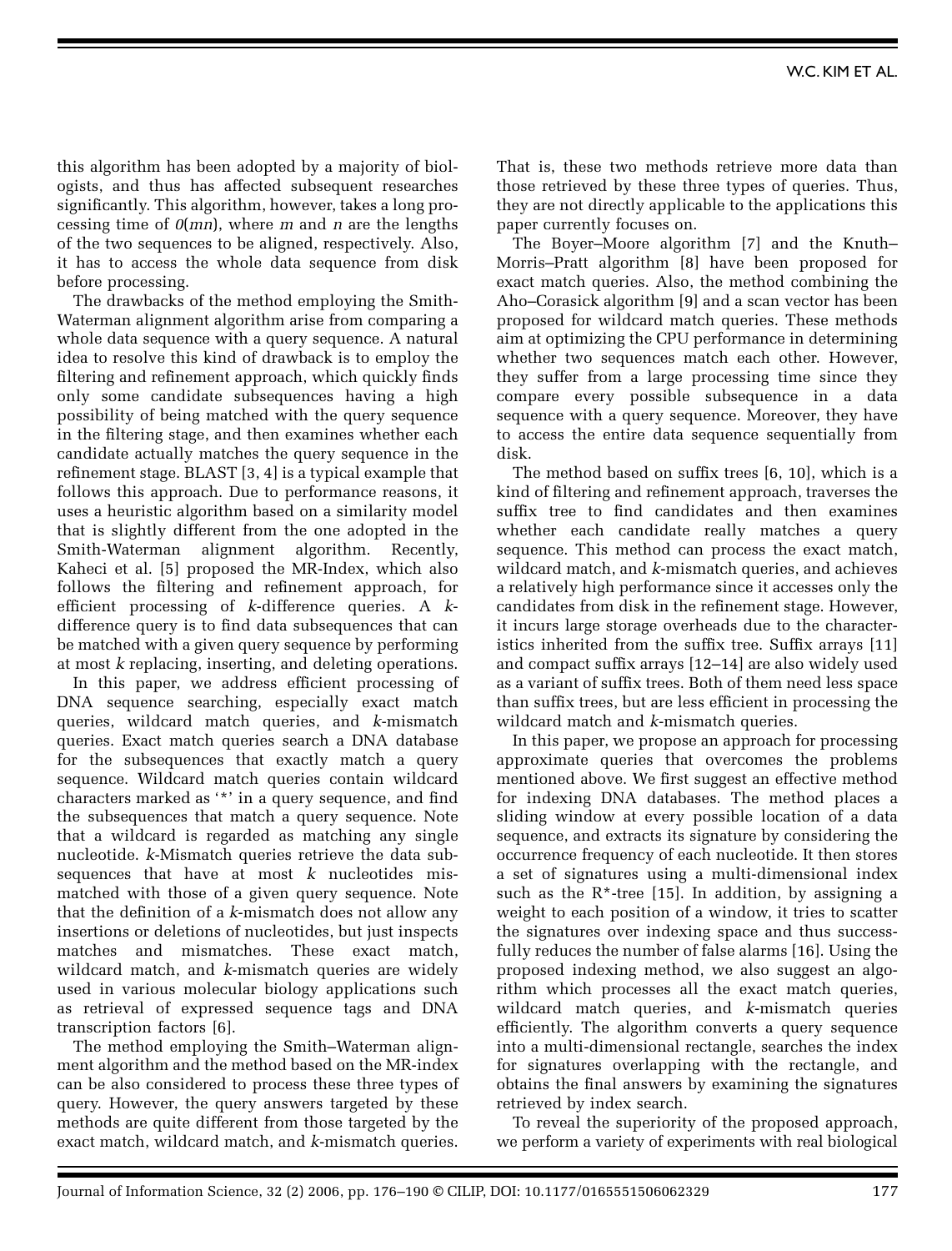data sets and compare its performance with that of other previously adopted methods. The experimental results show that the proposed method is at least 4.4 times, 2.1 times, and several orders of magnitude faster than the suffix-tree-based method in performing exact match, wildcard match, and *k*-mismatch queries, respectively.

This paper is organized as follows. Section 2 defines some terminologies for further presentation, and also formulates the problem we are trying to solve. Section 3 briefly reviews previous methods related to approximate query processing in DNA databases, and then points out their drawbacks. Section 4 presents our basic approach for indexing and query processing. Section 5 addresses the limitations of our basic approach and then proposes an enhanced approach that overcomes them. Section 6 shows the effectiveness of the proposed approach via performance evaluation. Finally, Section 7 summarizes and concludes our work.

# **2. Definitions**

In this section, we define the notations and terminologies used in this paper, and formulate the problem we are going to solve.

### **Definition 1:** DNA sequence

A DNA sequence  $T = \langle t_1, t_2, \ldots, t_n \rangle$  is an ordered list of characters in the alphabet of nucleotides. |*T*| denotes the length of *T*, i.e. the number of characters in *T*. A DNA sequence stored in a database is called a *data sequence* and a DNA sequence submitted as a query is called a *query sequence*.  $Q = \langle q_1, q_2, \ldots, q_m \rangle$  denotes a query sequence with *m* characters. We use *T'* to denote a contiguous subsequence of *T*. All the characters in  $T'$  must occur contiguously in  $T$ . In this paper, we use the term 'subsequence' to mean 'contiguous subsequence' for brevity.

**Definition 2:** alphabet Σ of nucleotides

The *alphabet* Σ of nucleotides consists of 15 characters that can occur in DNA sequences.

Σ = {*A*, *C*, *G*, *T*, *R*, *Y*, *S*, *W*, *K*, *M*, *B*, *D*, *H*, *V*, *N*}

Four characters, *A*, *C*, *G*, and *T*, are used to express the regions of a DNA sequence whose characteristics are discovered completely. We call these four characters 'principal nucleotides'. The remaining characters of the alphabet express the regions that have not been understood perfectly. For example, character *Y* denotes either *C* or *T*. Table 1 shows the characters included in the alphabet of nucleotides.

| Table 1                                            |  |  |  |
|----------------------------------------------------|--|--|--|
| Characters included in the alphabet of nucleotides |  |  |  |

| Code          | Bases       | Mnemonic                 |  |
|---------------|-------------|--------------------------|--|
| A             | A           | A-denine                 |  |
| C             | C           | C-ytosine                |  |
| G             | G           | G-uanine                 |  |
| $T($ or U $)$ | Т           | T-hymine (or U-racil)    |  |
| R             | A or G      | pu-R-ine                 |  |
| Y             | C or T      | p-Y-rimidine             |  |
| S             | G or C      | S-trong(3 H-bonds)       |  |
| W             | A or T      | W-eak(2 H-bonds)         |  |
| K             | G or T      | K-eto                    |  |
| M             | A or C      | a-M-ino                  |  |
| B             | C or G or T | not-A                    |  |
| D             | A or G or T | not-C                    |  |
| H             | A or C or T | not-G                    |  |
| V             | A or C or G | not- $(T \text{ or } U)$ |  |
| $N($ or $X)$  | any base    | a-N-y(or Unknown)        |  |

#### **Definition 3:** window

DNA data sequences are usually much longer than query sequences and also are of arbitrary lengths. Therefore, we use a window-based scheme to build an index for DNA data sequences. A 'window' is defined as a subsequence of fixed length taken from a DNA sequence. *W* and |*W*| denote a window and its length, respectively. The window beginning at the *i*th position of a DNA sequence is denoted as *Wi*.

**Definition 4:** matching of two characters, *s* and *q*

Any two characters *s* and *q* are said to be *matched* with each other if the intersection of the set of characters represented by *s* and the set of characters represented by *q* is not empty. For example, let us consider two characters *R* and *K*. Characters *R* and *K* representing {*A*, *G*} and {*G*, *T*} respectively (see Table 1) are matched because their intersection is not empty (i.e.  $\{A, G\} \cap$  ${G, T} = {G}$ . However, characters *R* and *Y* are not matched because their intersection is empty (i.e. {*A*, *G*}  $\cap$  {*C*, *T*} =  $\emptyset$ }.

**Definition 5:** matching of query sequence *Q* and data subsequence *T*

There can be three types of match between query sequence *Q* and data subsequence *T*.

- Exact match: *Q* and *T*, both of which are from the alphabet Σ, are said to be in '*exact match*' when they satisfy both of the following conditions: (1)  $|Q| = |T'|$ , and (2) for each *i* between 1 and  $|Q|$ , the *i*th element of *Q* matches the *i*th element of *T* (i.e.  $q_i$  matches  $t'_i$ ).
- Wildcard match: *T* from the alphabet Σ and *Q* from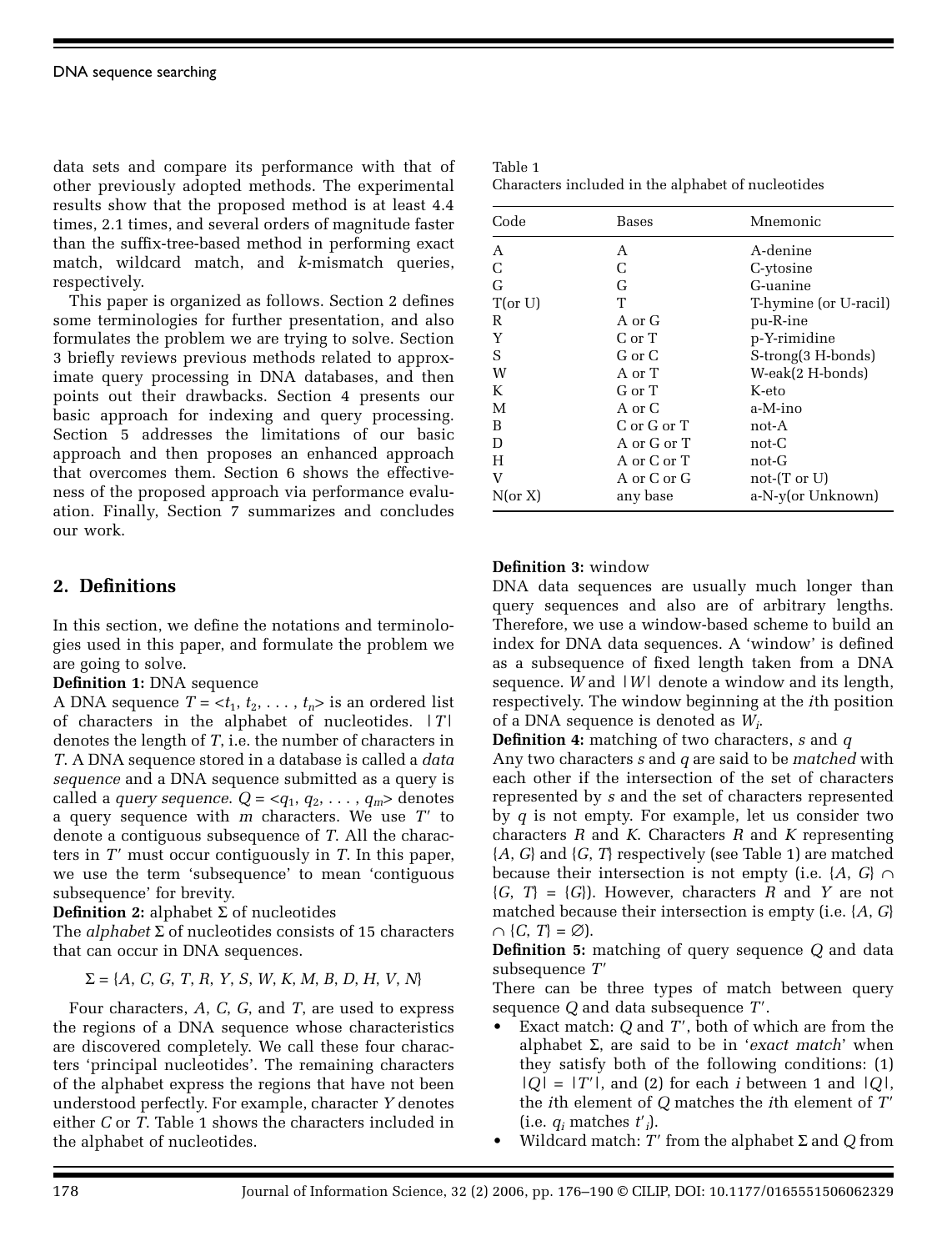Σ ∪ {\*} are said to be in '*wildcard match*' when they satisfy both of the following conditions: (1)  $|Q|$  = |*T*|, and (2) for each *i* between 1 and |*Q*|, the *i*th element of  $Q$  matches the *i*th element of  $T'$  (i.e.  $q_i$ matches *ti*). Note that wildcard '\*' matches any single character in the alphabet  $\Sigma$ .

*K*-mismatch: *T'* from the alphabet Σ and *Q* from Σ ∪ {\*} are said to be in '*k-mismatch*' when they satisfy both of the following conditions: (1)  $|Q|$  =  $|T'|$ , and (2) there are at least  $|Q| - k$  characters in *Q* that are matched to the characters of their corresponding positions in *T*.

**Definition 6:** DNA sequence searching problem

Given DNA data sequence *T* stored in a database and query sequence *Q*, the DNA sequence searching problem is to find all the subsequences *T'* of *T* that match *Q*.

In the definition of the DNA sequence searching problem, we focus on just a single DNA sequence stored in a database. In real applications, however, we may need to search a set of DNA data sequences. This can be handled simply by creating a long sequence by concatenating all DNA data sequences, and then searching this long sequence. Therefore, from now on, we do not discuss the searching of a set of DNA data sequences any more. Table 2 summarizes the notations used throughout the paper.

# **3. Related work**

In this section, we introduce practical applications that necessitate the exact match queries, wildcard match queries, and *k*-mismatch queries targeted in this research, and review prior work on processing such queries.

Table 2 Notations used throughout the paper

| Symbol | Definition                                                             |
|--------|------------------------------------------------------------------------|
| T      | DNA data sequence                                                      |
| $t_i$  | <i>i</i> th character of DNA data sequence T                           |
|        | contiguous subsequence of $T$                                          |
| Q      | DNA query sequence                                                     |
| $q_i$  | <i>i</i> th character of DNA query sequence $Q$                        |
| T      | length of DNA data sequence $T$                                        |
| IQI    | length of DNA query sequence $Q$                                       |
| Σ      | alphabet of nucleotides                                                |
| W      | window                                                                 |
| W      | length or size of window $W$                                           |
| $W_i$  | window beginning at the <i>i</i> th position of a DNA<br>data sequence |

#### *3.1. Exact match queries*

**3.1.1. Applications: retrieval of expressed sequence tags.** The expressed sequence tag (EST) is a DNA sequence of length 200–300, and appears only once in an entire gene sequence [6]. More than five million ESTs have been found and stored in databases. When a new DNA sequence is found, it is important to identify which ESTs are contained in the sequence. To achieve this, biologists perform an exact match query by using each EST as a query sequence. As a result, they can conjecture the characteristics of the newly discovered DNA sequence.

**3.1.2. Previous methods.** Without using any extra space, the Boyer–Moore algorithm [7] and the Knuth– Morris–Pratt (KMP) algorithm [8] effectively locate the positions within a data sequence, where a query sequence appears. Their worst-case time complexity for processing an exact match query is  $O(n + m)$  where *n* and *m* are the lengths of data and query sequences, respectively. These algorithms, however, should access the entire data sequence from disk because they are based on the sequential scan.

The method based on suffix trees [6, 10] processes exact match queries with time complexity  $O(m + k)$ where *m* is the length of query sequence and *k* is the number of answers. This method, however, incurs large storage overheads because the storage requirement of a suffix tree is 12*n* bytes even with careful implementation [17]. For example, Hunt et al. [18] reported a suffix tree of size 19G bytes for a DNA sequence of length 286M bases. Suffix arrays [11] are also widely used for the same purpose. A suffix array is constructed by sorting all suffixes of a sequence in lexicographic order and storing pointers to the suffixes in this order. Exact match queries can be processed efficiently by performing binary searches on suffix arrays. Suffix arrays, however, take more than 4*n* bytes. Other competing structures include the compact suffix array (CSA) [12, 14] and the compressed compact suffix array (CCSA) [13]. On reducing the redundancy in the suffix array, the CSA takes less than 2*n* bytes and the CCSA takes about 1.6*n* bytes. Time complexities for performing exact match queries using the suffix array, the CSA, and the CCSA are  $O(m \log n + k)$ ,  $O(m \log n + k)$ , and  $O((m + k) \log n)$ , respectively; these bounds are much worse than the bound of the suffix tree.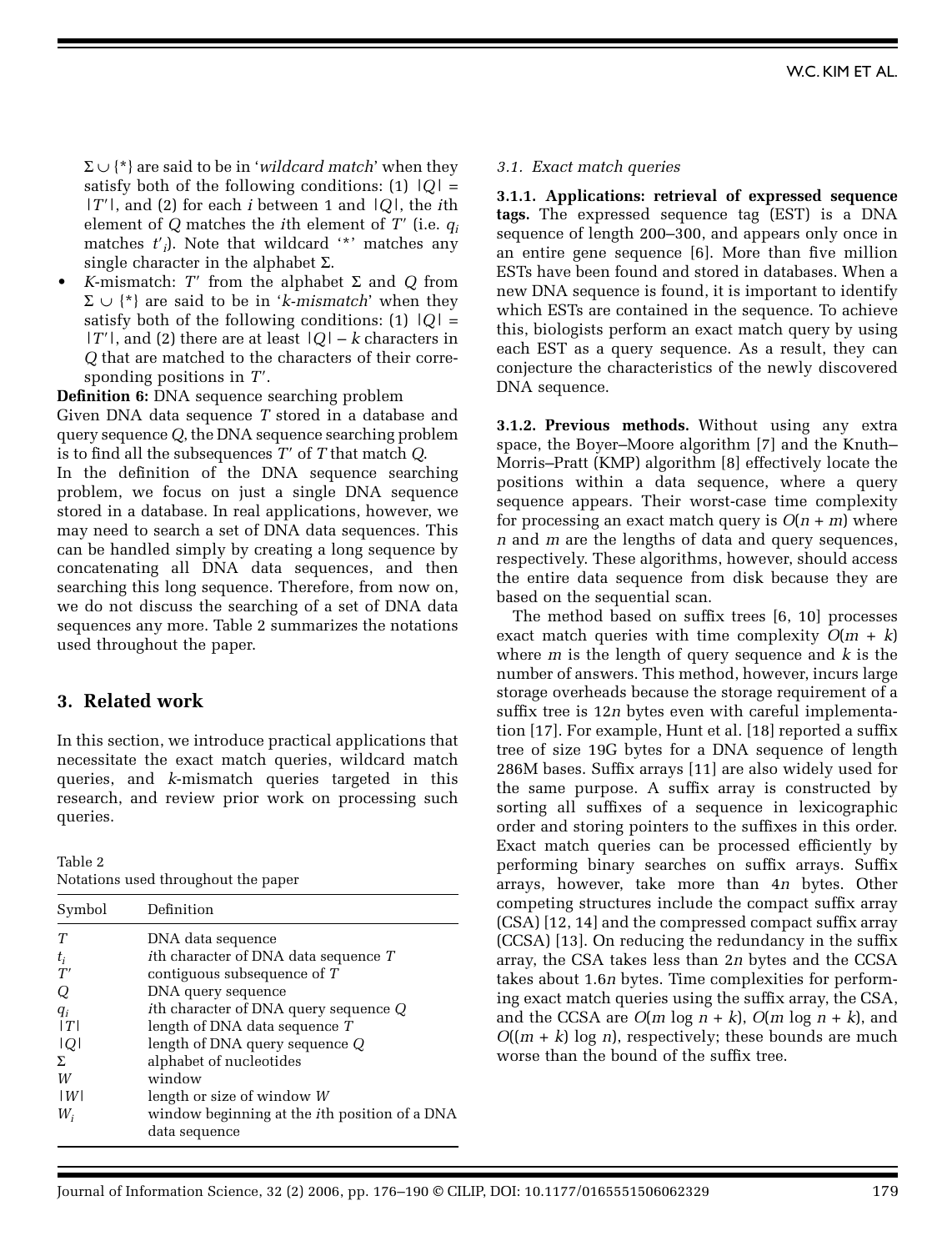### *3.2. Wildcard match queries*

**3.2.1. Applications: retrieval of DNA transcription factors.** The DNA transcription factor binds to specific locations in DNA and regulates, either enhancing or suppressing, the transcription of the DNA into RNA [6]. In this way, the production of the protein that the DNA codes for is regulated. The studies of transcription factors have exploded in the past decade; many transcription factors have been discovered and can be separated into groups. Multiple DNA transcription factors in each group are represented by a sequence that includes wildcards. Hence, if a new sequence is found, one way to identify its features is to examine which DNA transcription factors belong to the sequence. The wildcard match query would be a good means for this.

**3.2.2. Previous methods.** The method combining the Aho-Corasick algorithm [9] and the scan vector has been proposed for this purpose [6]. By eliminating all the wildcards from a query sequence, this method first obtains a set of subpatterns and their starting positions within a query sequence. Next, by using a onedimensional array called a scan vector, it finds the data subsequences, each of which contains all those subpatterns in order. This method, however, has a large storage overhead since it maintains a scan vector as large as the data sequence. Also, it requires a large processing time because it accesses the whole data sequence from disk.

# *3.3.* K*-mismatch queries*

**3.3.1. Applications: retrieval of expressed sequence tags.** As stated earlier, the retrieval of ESTs is an application of exact match queries. However, DNA sequences frequently include deformations due to evolutionary mutations as well as contaminations. Thus, *k*-mismatch queries are preferred to exact match queries to cater for such deformations. By using the *k*-mismatch queries, we can allow at most *k* deformations to occur in a data sequence.

**3.3.2. Previous methods.** The suffix-tree-based method [10] constructs a suffix tree on data and query sequences. Next, it finds, from the suffix tree, the lowest one among the common ancestor nodes of both sequences. It then traverses down the subtree of that node until it encounters *k* mismatches. This method can be applied to the processing of exact match and wildcard match queries in a similar way. However, it

suffers badly from a large storage overhead and the high cost of maintaining and traversing a huge suffix tree.

The method proposed in [19] also employs a suffix tree on data sequences, and efficiently handles both wildcard match queries and *k*-mismatch queries by using the concept of 'centroid path decompositions' of the suffix tree. This method assumes the suffix tree resides in main memory, and thus aims at optimizing the CPU processing time. Hence, it is not efficiently applicable to large database environments where data sequences and suffix trees should reside in disk rather than in main memory. While we can also consider storing the suffix tree in disk, this approach still has the problems caused by the aforementioned nature of the suffix tree.

Recently Amir et al. [20] used the occurrence frequency of each character in an alphabet and the pigeonhole principle to filter out unpromising answers at an early stage of their *k*-mismatch algorithm. This algorithm runs in time  $O(n\sqrt{k\log k})$  for a data sequence with *n* elements, but it is effective only when the size of the alphabet is larger than  $2\sqrt{k}$ .

# **4. Basic signature index**

This section proposes a new indexing method called BSI (Basic Signature Index) which efficiently supports approximate queries in large DNA databases, and also suggests a query processing method based on the proposed index.

# *4.1. Index construction*

We first locate a sliding window of size *W* on every possible position of data sequence *T*. We then extract a *basic signature* from each window, considering the minimum and maximum frequencies of each principal nucleotide.

**Definition 7:** basic signature

Let  $BS(W_i)$  be a basic signature of window  $W_i$ .  $BS(W_i)$ is expressed as follows:

$$
BS(Wi) = \left( \left( [minA, maxA], [minC, maxC], [minG, maxG], [minT, maxT]\right) i \right)
$$

Here,  $min_A$  and  $max_A$  denote the minimum and maximum numbers of occurrences of character *A*, respectively, in  $W_i$ . The meanings of  $min_C$ ,  $max_C$ ,  $min_C$ ,  $max_G$ , *min<sub>T</sub>*, and *max<sub>T</sub>* are analogous.

Note that a sliding window is represented as a rectangle rather than a point. This is because the data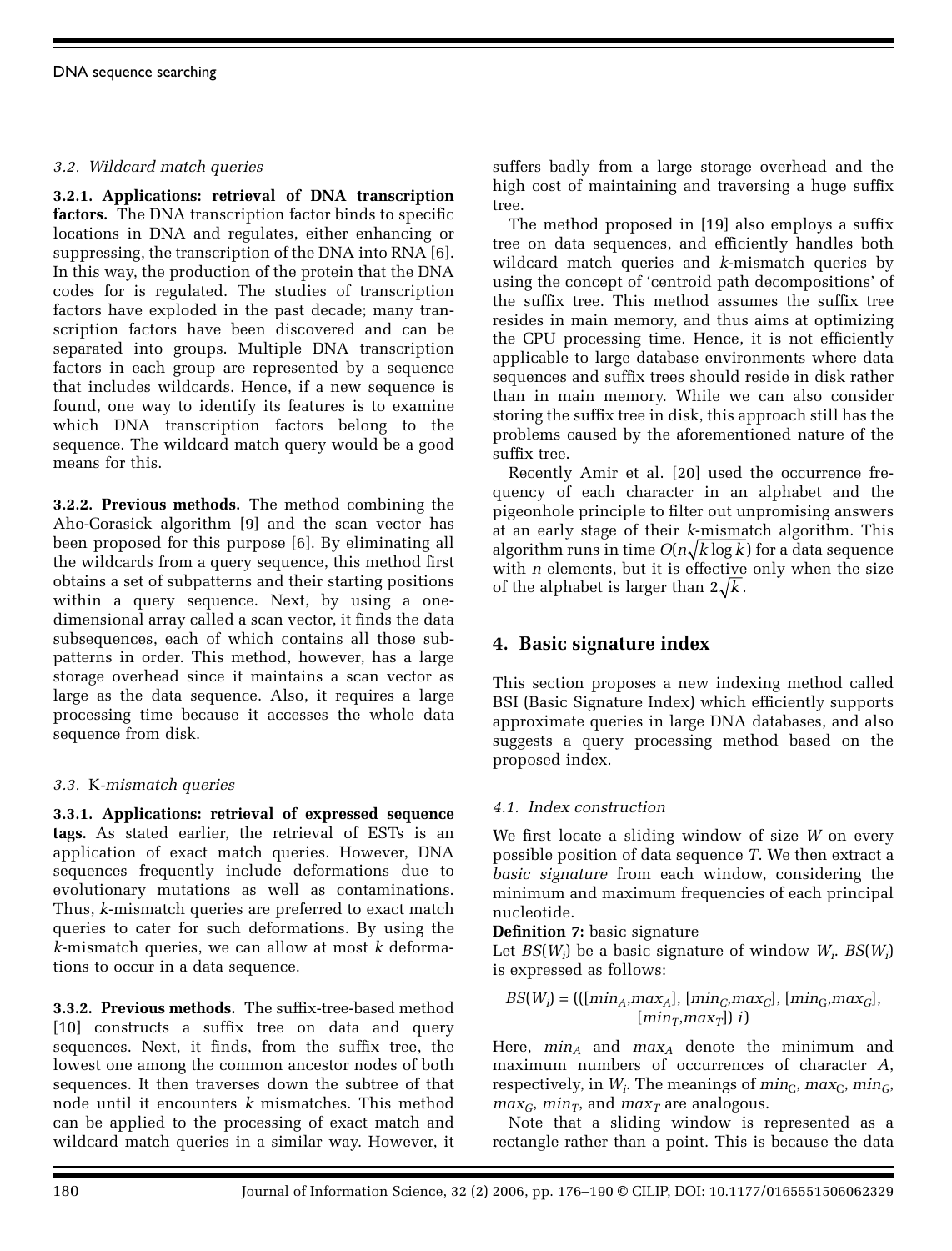sequence may contain some characters that represent more than a single principal nucleotide. For example, character *B* can be viewed as one of three characters: *C*, *G*, and *T*. Therefore, if a sliding window contains character *B*, we increase the maximum frequencies of *C*, *G*, and *T* by one, respectively.

Let us explain how to extract a basic signature from an example window  $W_{100}$  = 'ACTBGT'. Remember that character *B* can be replaced by one of three characters *C*, *G*, and *T*. Character *A* occurs once in the window and no character can be substituted for character *A*. Therefore, we obtain  $min_A = 1$  and  $max_A = 1$ . Character *C* occurs only once in the window but character *B* may be substituted by *C*. Therefore, we obtain  $min_C =$ 1 and  $max_C = 2$ . Similarly, we obtain  $min_G = 1$  and  $max<sub>G</sub> = 2$ . Character *T* occurs twice, once in the third position and again in the sixth position. Furthermore, character *B* may be replaced by character *T*. Therefore, we obtain  $min_T = 2$  and  $max_T = 3$ . In summary, the basic signature of  $W_{100}$  = 'ACTBGT' becomes (([1,1],  $[1,2]$ ,  $[1,2]$ ,  $[2,3]$ ), 100).

*BS*(*Wi*) is regarded as a four-dimensional rectangle of  $([min_A, max_A], [min_C, max_C], [min_G, max_G], [min_T, max_T]),$ along with the identifier *i* and thus can be stored in a multi-dimensional index such as the R\*-tree [15] and the X-tree [21]. The total number of windows taken from a data sequence *T* is  $|T| - |W| + 1$ . Since  $|T|$  >>  $|W|$  in most cases,  $|T| - |W| + 1 \approx |T|$ . That is, the number of windows to be stored in an index is almost the same as the number of characters in *T*. Note that the space required to represent a single window in index space is several times larger than that for storing a single character.

To reduce this storage space, we only store the MBRs (Minimum Bounding Rectangles) which cover the signatures for consecutive *c* data windows extracted from a data sequence. Note that the signatures for any two consecutive data windows are not that different from each other and thus are located closely in four-dimensional indexing space. Therefore, we expect that the MBR covering consecutive *c* signatures will not be enlarged much. By using this approach, we are able to reduce storage space for indexing to 1/*c*. We call *c* the 'index compression coefficient'.

#### *4.2. Query processing*

The first step for query processing is to construct a query rectangle from query sequence *Q*. A query rectangle is formed depending on the types of a query submitted. Let us first suppose |*Q*| = |*W*|.

**Exact match query.** We construct a four-dimensional query rectangle,  $([min_A, max_A], [min_C, max_C], [min_C,$  $max<sub>G</sub>$ , [*min<sub>T</sub>*,*max<sub>T</sub>*]), which represents the minimum and maximum numbers of occurrences of the four principal nucleotides, A, C, G, and T, respectively, on the query sequence. That is, the minimum and maximum values of each dimension of a query rectangle are decided by the minimum and maximum frequencies of the corresponding nucleotide.

**Wildcard match query.** We first construct a fourdimensional query rectangle by using the procedure for exact match queries. We then increase  $max_A$ ,  $max_C$ ,  $max_G$ , and  $max_T$  by the number of occurrences of the wildcard in the query sequence.

*K***-mismatch query.** We construct a four-dimensional query rectangle by using the procedure for wildcard match queries. We then increase  $max_A$ ,  $max_C$ ,  $max_G$ , and  $max<sub>T</sub>$  and by the value of  $k$ , and also decrease  $min_A$ ,  $min_C$ ,  $min_G$ , and  $min_T$  by the value of *k*. This implies that *k*-mismatches allow each principal nucleotide in a data window to occur *k* times more than or less than that in a query signature. If an adjusted minimum value becomes less than 0, we set it to 0. For example, given a query sequence 'ACTT' for a one-mismatch query, we obtain a four-dimensional rectangle ([0,2], [0,2], [0,1], [1,3]).

After constructing a query rectangle from a query sequence, we search the index for the data rectangles overlapping with the query rectangle. We call them 'candidate rectangles'. Then, we perform a post-processing step to discard false alarms, those candidates that are not real answers. Using the identifier of each candidate rectangle, this step reads its corresponding data window from the database, and then verifies whether the data window actually matches with the query sequence. Only the candidate rectangles which pass this verification are returned as final answers.

Remember that the proposed index stores only the MBRs covering signatures for consecutive *c* data windows. The identifier of each candidate rectangle is the beginning position of its consecutive *c* data windows. Therefore, by using the identifier of each candidate rectangle, we actually retrieve and verify the corresponding *c* data windows together in the post-processing step.

Until now, we have assumed  $|Q| = |W|$ . This assumption, however, does not hold in real applications since a query sequence and a data window may differ in their size. To handle this situation, we generalize our method as follows.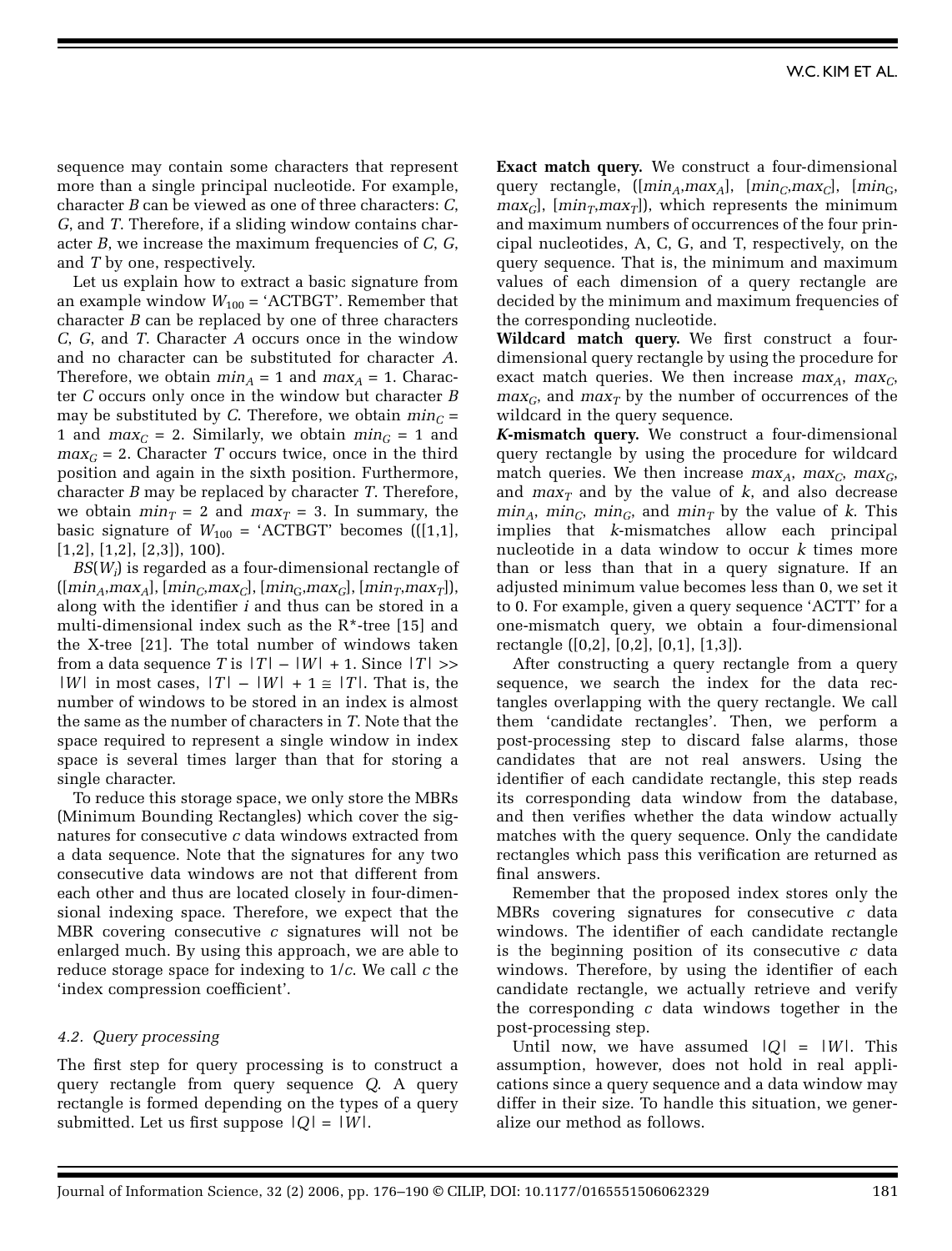#### **Case 1.**  $|Q| = |W|$

We construct a query rectangle, and search the index for the data rectangles overlapping with the query rectangle. **Case 2.**  $|Q| < |W|$ 

We generate a new query sequence  $Q'$  of length  $|W|$  by appending  $|W| - |Q|$  wildcards to the end of *Q*. Then, we apply the procedure used for Case 1 to *Q*.

**Case 3.** |*Q*| > |*W*|

We first partition a query sequence *Q* into *p* subquery sequences,  $Q_1, Q_2, \ldots$ , and  $Q_n$ , such that  $p = \lceil |Q| \rceil$  $|W|$  and  $|Q_i| = |W|$  for every *i* between 1 and *p*. Here, the last subquery sequence  $Q_p$  can be overlapped with  $Q_{p-1}$  as shown in Figure 1 to satisfy the constraint  $|Q_i|$  $=$   $|W|$ . Next, we apply the procedure for Case 1 to every subquery sequence, and then obtain final answers by merging all the results.

The performance of query processing is greatly affected by window size. As the window size gets larger, the performance of index searching gets better since the discriminating power of the signature extracted from a window becomes greater. However, when  $|Q|$  <  $|W|$  (as described in Case 2), we append some wildcards to the end of *Q* to make a new query sequence Q' become of length |W|. These wildcards enlarge the search space of the index and thus increase the time for query processing. For efficient query processing, we could construct multiple indexes for different window sizes [5]. In our approach, however, rather than maintaining multiple indexes, we just keep a single index for an optimal window size which is carefully chosen by analyzing query patterns and considering the space–time trade off.

# **5. Weighted signature index**

In this section, we point out the limitations of BSI and then propose a new index called WSI (Weighted Signature Index) to overcome them.





#### *5.1. Limitations of BSI*

BSI has a couple of intrinsic limitations.

**Limitation 1: There are many distinct windows represented by the signature.** In BSI, the signature of a window is decided only by the number of occurrences of each principal nucleotide. Therefore, there may be a large number of windows that are different from one another but are represented as an identical signature. It causes a large number of false alarms, resulting in high index-searching and post-processing costs. According to the result shown in Appendix A, there are  $4^{|W|}/4H_{|W|}$  disparate windows on the average that are represented by the same signature. Here, *H* is a symbol denoting *permutation with repetition*. Among these windows, only a single window matches a query sequence exactly and the others are just false alarms.

**Limitation 2: The signatures are not uniformly distributed over indexing space.** In most DNA sequences, the occurrence ratios of the four principal nucleotides *A*, *C*, *G*, and *T* are roughly 30%, 20%, 20%, and 30%, respectively [5]. The windows taken from such sequences also show similar occurrence ratios regardless of their beginning positions. Therefore, it is likely that many windows are represented by the signatures  $\text{located close to this center } (0.3 \times |W|, 0.2 \times |W|,$  $0.2 \times |W|$ ,  $0.3 \times |W|$ ). By this skew in distribution, as a query signature approaches the center, more false alarms appear after index searching. On the contrary, as a query signature gets away from the center, fewer false alarms occur. This makes the query response time unpredictable.

To overcome the above limitations, we need to increase the number of distinct signatures and spread them evenly across the indexing space.

#### *5.2. Basic strategy*

The simplest way to overcome the limitations of BSI is to extract more features from windows. For instance, we can consider representing the signature of an window as  $\langle$ *value*<sub>1</sub>, *value*<sub>2</sub>, *value*<sub>3</sub>, ..., *value*<sub>|*W*|</sub> $>$ , where *value<sub>i</sub>* corresponds to an integer number implying a character located at the *i*th position within the window. In this case, we note that a signature becomes large. This increases the dimensionality of the underlying index, and thus leads to the well-known 'dimensionality curse' [16]. To represent windows more discriminately without increasing the dimensionality, we propose a simple but effective method that assigns a weight to each position within a window. This makes it possible to express both occurrence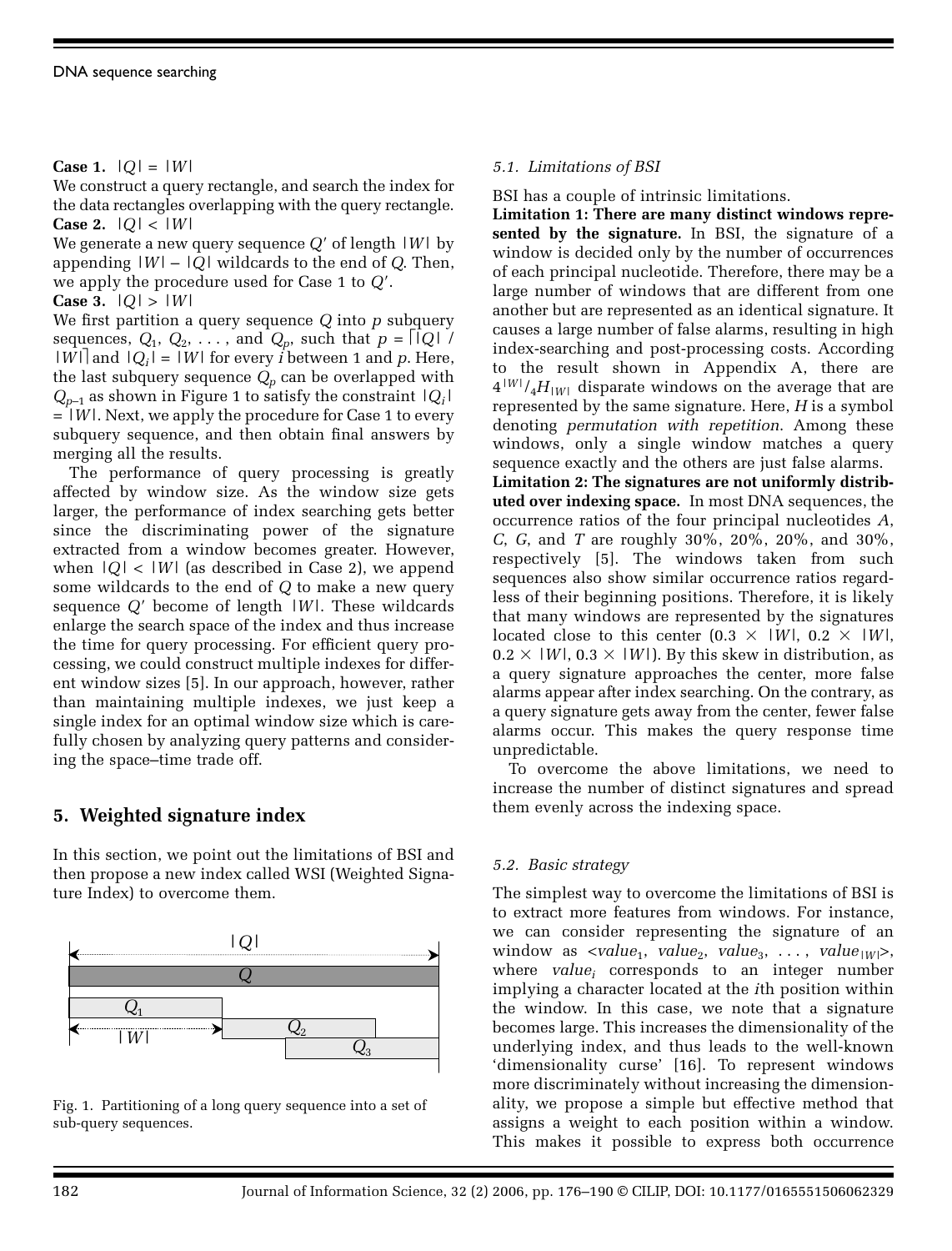frequencies and occurrence positions of nucleotides with a signature of the same dimensionality. To incorporate this method into our indexing approach, we first define a weight function  $w(j)$  ( $1 \le j \le |W|$ ) which assigns a weight to each position *j* within a window. We then extract a weighted signature from each window. **Definition 8:** weighted signature

Let  $WS(W_i)$  be a weighted signature of window  $W_i$ beginning at the *i*th position of a DNA sequence to be indexed. *WS*(*Wi*) is expressed as follows:

#### $WS(W_i) = \left( \left( [wmin_A, wmax_A], [wmin_C, wmax_C], \right. \right)$  $[wmin_{C}$ *, wmax<sub>G</sub>*], $[wmin_{T}$ *, wmax<sub>T</sub>*]) *i*)

Here,  $wmin_A$  is the sum of the weights of the positions at which character *A must* occur in window *Wi*, and  $wmax_A$  is the sum of the weights of the positions at which character *A may* occur in *Wi*. The meanings of *wmin<sub>C</sub>*, *wmax<sub>C</sub>*, *wmin<sub>G</sub>*, *wmax<sub>G</sub>*, *wmin<sub>T</sub>*, and *wmax<sub>T</sub>* are analogous.

For example, consider window  $W_{200}$  = 'ACTBGT' which includes character *B* that can be substituted for one of three principal nucleotides *C*, *G*, or *T*. When the weight function is defined as  $w(j) = j$ , the weighted signature of  $W_{200}$  is computed as follows: character A occurs only at the first position whose weight is 1. Other than the first position, there are no other positions where character *A* may occur. Therefore, we obtain  $wmin_A = 1$  and  $wmax_A = 1$ . Character *C* occurs only at the second position but it may occur at the fourth position as a substitute for character *B*. Since the weights of the second and fourth positions are 2 and 4, respectively, we obtain  $wmin_C = 2$  and  $wmax_C = 6$ . By a similar computation, we obtain  $wmin_G$ ,  $wmax_G$ , *wmin<sub>T</sub>*, and *wmax<sub>T</sub>*. In summary, we obtain (([1,1], [2,6], [5,9], [9,13]), 200) as the weighted signature of  $W_{200}$ 

By taking the above weighting scheme, disparate windows that were represented by the same basic signature may now be expressed by different weighted signatures. For example, consider two windows,  $W_{100}$ = 'ACTGGT' and  $W_{150}$  = 'CGAGTT'. Both of them are represented by the same basic signature ([1,1], [1,1], [2,2], [2,2]), but they are expressed differently by their weighted signatures,  $( [1,1], [2,2], [9,9], [9,9] )$  for  $W_{100}$ and  $([3,3], [1,1], [6,6], [11,11])$  for  $W_{150}$ . We incorporate the above weighting scheme into the proposed indexing method, thus producing a very effective index structure called WSI (Weighted Signature Index). WSI solves the problems of BSI by scattering the disparate windows, which were represented by the same basic signature, over indexing space as shown in Figure 2.



Fig. 2. Scattering the disparate windows, which were represented by the same basic signature, over indexing space by using a weighting scheme.

The query processing algorithm for WSI is not that different from that for BSI. However, when we construct a query rectangle for answering a *k*-mismatch query by using WSI, we need to consider the positions at which mismatches may occur. The procedure to build a query rectangle for a *k*-mismatch query is as follows.

- (1) For each principal character X, we compute  $wmin<sub>X</sub>$  and  $wmax<sub>X</sub>$ , the smallest and largest sum of weights of character *X*, respectively.
- (2) We need to reduce  $wmin_X$  further since mismatches are allowed at the positions where character *X* must occur. Among the positions at which *X* must occur, we select the positions with the top *k* weights. Let *m* be the sum of weights of such *k* positions. If characters other than *X* occur at all these positions, the smallest weighted sum for *X* becomes  $wmin_X - m$ .
- (3) Similarly, we need to increase  $wmax<sub>X</sub>$  further since mismatches are allowed at the positions where character *X* does not occur. Among the positions at which *X* does not occur, we select the positions with the top *k* weights. Let *M* be the sum of weights of such *k* positions. If *X* occurs at all these positions by mismatches, the largest weighted sum for *X* becomes  $wmax_X + M$ .
- (4) Thus, the smallest and largest weighted sums for character *X* now become  $wmin_X - m$  and  $wmax_X$ + *M*, respectively. According to these new values, we enlarge the search range of the corresponding dimension of the query rectangle.

#### *5.3. Weight function*

Since the weight function determines the distribution of signatures in indexing space, it has to be carefully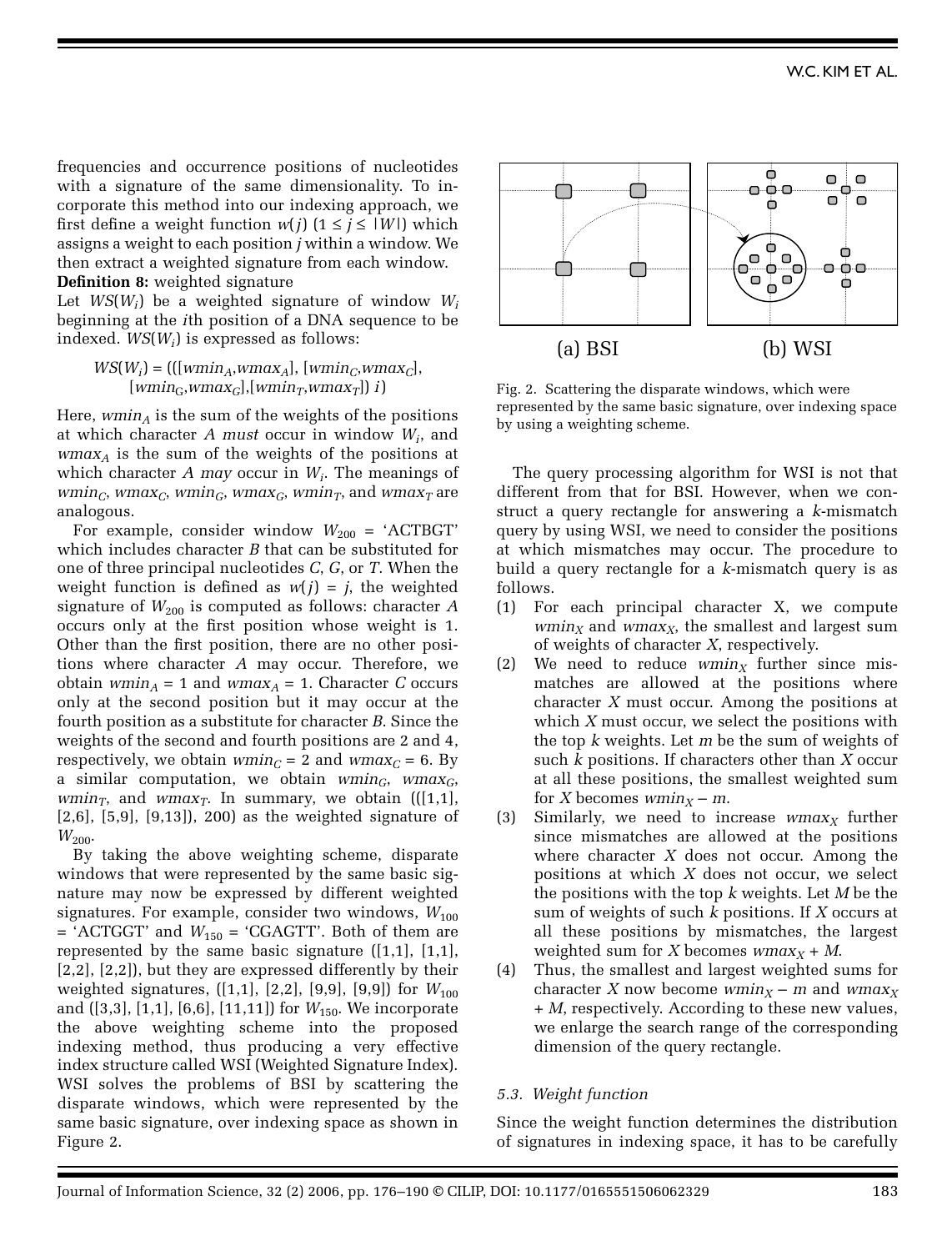designed. Consider a set of data windows which have the same *basic* signature. Their weighted signatures get scattered over indexing space by the weight function. Let us consider an MBR that covers all such weighted signatures. A larger MBR implies that the weighted signatures are scattered over a larger region. However, if the weighted signatures are scattered too widely, the corresponding MBR may overlap with its neighboring MBRs, producing new false alarms. Therefore, we have to choose a weight function which enlarges MBRs as much as possible without making them overlap with their neighboring MBRs.

Let us give a formal discussion on this issue. For each principal character X, let  $R_{min}(X,s)$  denote the minimum of all  $wmin<sub>X</sub>$  values obtained from the set of all windows in which *X* occurs *s* times. That is,  $R_{min}(X,s)$  =  $\sum_{j=1}^{s} sw(j)$  where  $sw(j)$  denotes the *j*th smallest weight value in a window. Similarly, let *Rmax*  $= (X,s)$  denote the maximum of all *wmax<sub>X</sub>* values obtained from the set of all windows in which *X* occurs *s* times. That is,  $R_{max}(X,s) = \sum_{j=|W|-s+1}^{|W|} s w(j)$ .

To prevent neighboring MBRs from overlapping,  $R_{max}(X,s) < R_{min}(X,s+1)$  should be satisfied for every *s* between 0 and  $|W|$  – 1.

$$
R_{max}(X,s) < R_{min}(X,s+1)
$$
\n
$$
\Leftrightarrow R_{max}(X,s) - R_{min}(X,s+1) < 0
$$
\n
$$
\Leftrightarrow \sum_{j=|W|-s+1}^{|W|} sw(j) - \sum_{j=1}^{s+1} sw(j) < 0
$$

We are able to achieve the best distribution of signatures when a weight function satisfies the above inequality. Supposing  $w(j) = j + C$ , let us solve the inequality. Note that  $sw(j)$  is identical to  $w(j)$  in this case.

$$
\sum_{j=|W|-s+1}^{|W|} sw(j) - \sum_{j=1}^{s+1} sw(j) < 0
$$
  
\n
$$
\Leftrightarrow \sum_{j=|W|-s+1}^{|W|} w(j) - \sum_{j=1}^{s+1} w(j) < 0
$$
  
\n
$$
\Leftrightarrow Cs - C(s+1) + \sum_{j=|W|-s+1}^{|W|} j - \sum_{j=1}^{s+1} j < 0
$$
  
\n
$$
\Leftrightarrow -C - (s^2 + (1 - |W|)s + 1) < 0
$$

Since the above inequality should be satisfied for every *s* between 0 and  $|W| - 1$ , we obtain the following:

$$
-C - (s^{2} + (1 - |W|)s + 1) < 0
$$
\n
$$
\Leftrightarrow C > \max_{s=0}^{|W|-1} \{ -(s^{2} + (1 - |W|)s + 1) \}
$$
\n
$$
\Leftrightarrow C > \frac{(|W|-1)^{2}}{4} - 1
$$

Among the values of *C* which satisfy  $C > \frac{(|W| - 1)^2}{4} - 1$ , we choose  $|W|^2$  for the sake of simplicity. That is, we use  $w(j) = j + |W|^2$  for a weight function.

#### *5.4. Consideration of index compression*

Since the basic signatures of neighboring data windows are located close together in indexing space, MBRs covering the basic signatures of consecutive *c* data windows will not be enlarged much. Exploiting this property, in Section 4.1 we suggested representing consecutive *c* data windows with a single MBR. In order to apply the same idea to WSI, we have to design a weight function which locates the weighted signatures of neighboring data windows close together in index space. Since the weight function discussed in Section 5.3 restricts the distance between weighted signatures and corresponding basic signatures within a certain range, MBRs covering the weighted signatures of consecutive data windows would not be too large. Therefore, WSI also uses a single MBR to express consecutive *c* data windows in index space.

#### **6. Performance evaluation**

This section verifies the superiority of the proposed method via performance evaluation with extensive experiments. Sections 6.1 and 6.2 present the environment and parameter settings for experiments, respectively. Section 6.3 presents and analyzes the results.

#### *6.1. Environment for experiments*

In our experiments, as data sequence *T*, we used six sets of DNA sequences downloaded from NCBI [22]: human chromosome 3 (2.5 Mbp), 17 (5 Mbp), 1 (7.5 Mbp), 2 (10 Mbp), 10 (20 Mbp), and 5 (40 Mbp). As a query sequence, we used 1000 DNA sequences of length 256 to 2048. Half of them were randomly selected from *T*, and the other half were obtained from DNA sequences [23] frequently used by biologists at laboratories.

We evaluated the performances of four approaches: BSI, WSI, SeqScan, and Suffix. BSI and WSI are the methods proposed in this paper. SeqScan is the method based on the sequential scan, and Suffix is the method that uses the suffix tree as an index structure. As performance criteria, we employed the *index size* and the *average elapsed times* for processing the exact match queries, wildcard match queries, and *k*mismatch queries.

The hardware platform was a Pentium IV 2.6 GHz PC equipped with 512MB main memory and 80 GB hard disk with 7,200 RPM. The software platform was Redhat Fedora core2 with a buffer size set to 2 MB.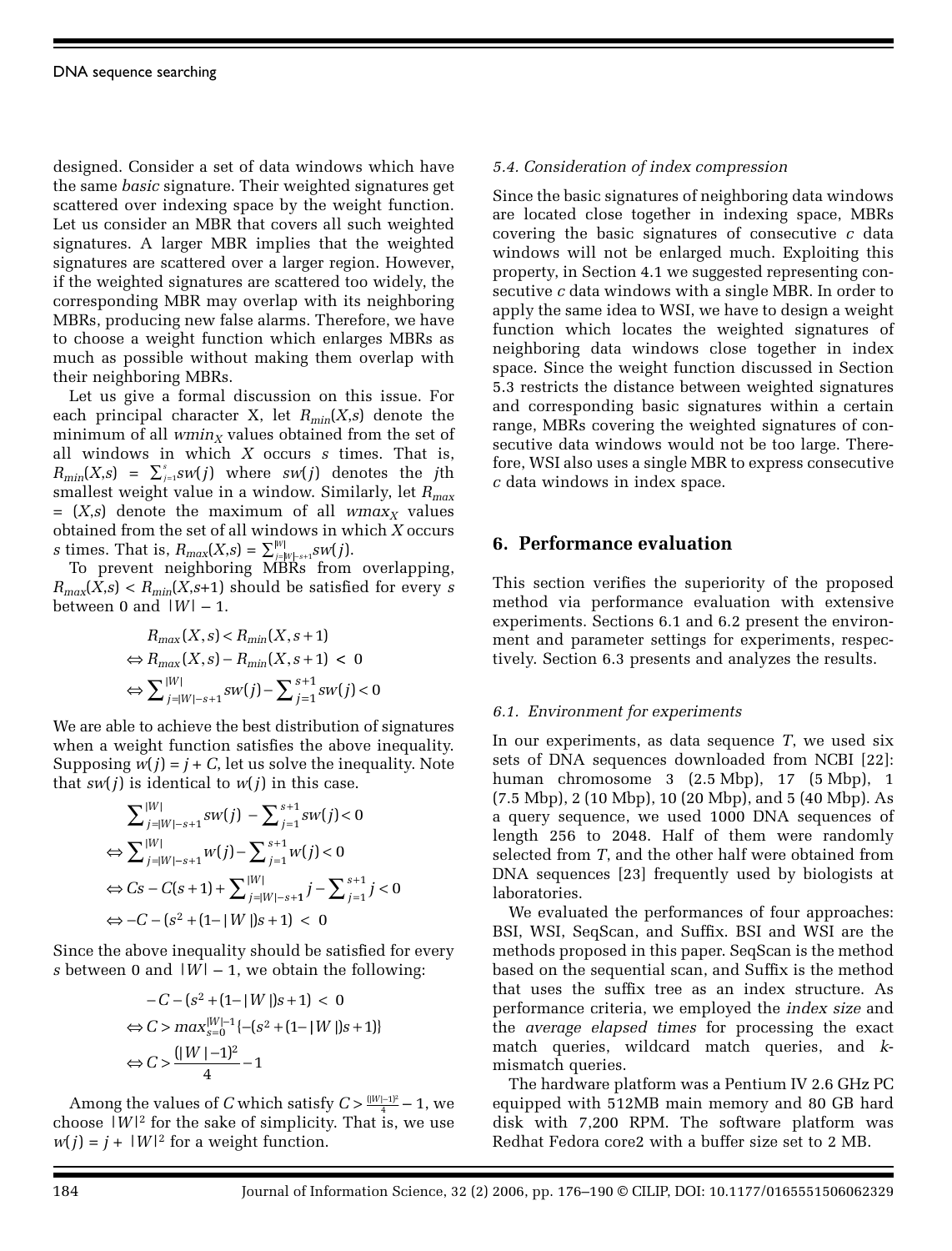#### *6.2. Parameter settings*

**6.2.1. Window size.** As pointed out in Section 4.2, when a query sequence is shorter than a window, we should process queries after padding wildcards to the end of the query sequence, which results in performance degradation. Thus, the window size is set slightly smaller than the typical size of a query sequence.

To determine a window size, we analyzed the lengths of 35,685 query sequences downloaded from NCBI. From the results, we observed that 62% of them have lengths of 256 to 2048. Thus, we set the basic window size to 256 for further experiments.

**6.2.2. Index compression coefficient.** In order to reduce the size of an index, we store MBRs, each of which encloses signatures extracted from *c* adjacent data windows, rather than storing individual signatures. The index compression coefficient *c* directly affects the size of an index as well as the performance of query processing time. In order to find an optimal value for the compression coefficient, we evaluated the index size and the query processing time of BSI and WSI. We used human chromosome 2 of 10 Mbp as a data sequence and 1000 sequences of length 256–2048 as query sequences. After setting the value of *k* to 1% of the length of query sequences, we measured an average time for processing *k*-mismatch queries.

Figure 3 shows how the index size changes as the compression coefficient increases. In both BSI and WSI, the index size gets noticeably smaller as the compression coefficient increases. Figure 4 indicates



Fig. 3. Index size with various values for compression coefficient.



Fig. 4. Query processing time with various values for compression coefficient.

the relationship between the size of the compression coefficient and the time for query processing. Note that the query processing time is represented as the sum of the index search time and the post-processing time. As the compression coefficient increases up to 80, the query processing time of both BSI and WSI decreases. This is because a larger compression coefficient contributes to a reduced index searching time owing to a smaller index. From that point, however, the query processing time of both BSI and WSI increases as the compression coefficient gets larger. The reason for this is that a larger compression coefficient also causes more false alarms, thus enlarging the post-processing time. In the subsequent experiments, we set the base value for the compression coefficient to 80.

Let us consider Figure 3 again to discuss the issue on the size of the proposed indexing method. When the index compression coefficient is set to 80, the sizes of BSI and WSI are 7.43 and 7.30 Mbytes, respectively, for the underlying data sequence of size 10 Mbp. The experiments with various data sets reveal that both BSI and WSI take about 0.7*n* bytes when an optimal value of compression coefficient is employed for indexing. This space requirement is much less than the 12*n* bytes needed by the suffix tree, the 4*n* bytes needed by the suffix array [11], and the 1.6*n* to 2*n* bytes needed by other compressed suffix arrays [12–14].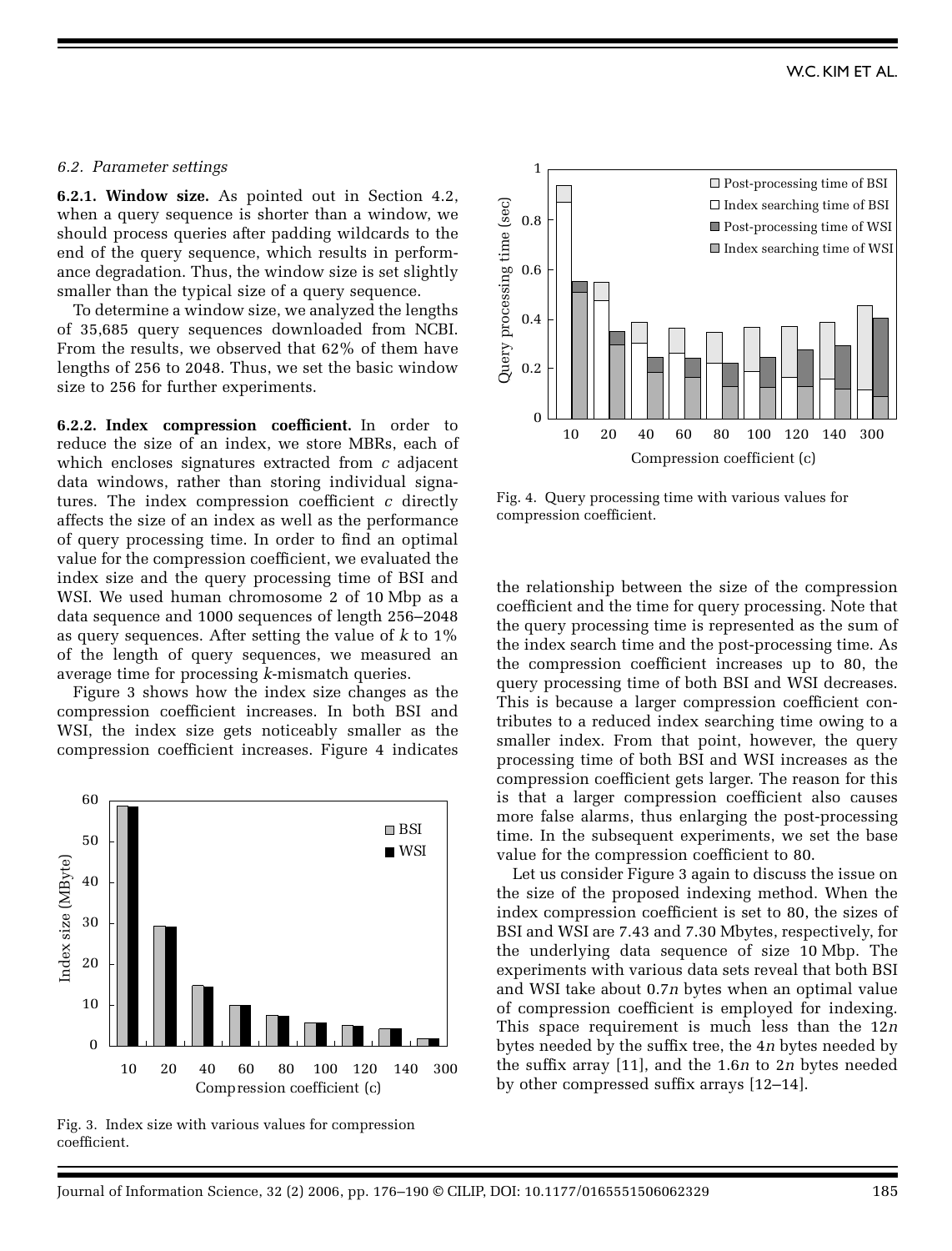#### *6.3. Results and analyses*

To show the effectiveness of our approach, we conducted performance evaluation in terms of query processing time via experiments.

**6.3.1. Experiment 1: query processing time with various query lengths.** In this experiment, we compared the query processing times of all the approaches while changing the length of query sequences. We set the window size and the index compression coefficient to 256 and 80, respectively, as mentioned earlier, and used human chromosome 2 of 10 Mbp as a data sequence.

Figure 5 depicts the query processing times of all the approaches for exact match queries. In SeqScan and Suffix, whether a sequence matches with a given query sequence is decided by inspecting the first few characters in most cases. Therefore, SeqScan and Suffix show nearly constant performance regardless of the length of query sequences. In BSI and WSI, if query sequences get longer, the time for index searching becomes larger while the time for post-processing gets smaller due to the reduced number of candidates. Thus, we observe that the query processing time decreases until the length of a query sequence reaches a point (i.e. 512), and then grows gradually after that point.

The query processing times for wildcard match queries are shown in Figure 6(a) and (b) where the numbers of wildcards are 1 and 5%, respectively, of the length of query sequences. Let us first analyze the



Fig. 5. Time for processing exact match queries with various lengths of query sequences.



Fig. 6. Time for processing wildcard match queries with various lengths of query sequences. (a) The number of wildcards is 1% of the length of query sequences. (b) The number of wildcards is 5% of the length of query sequences.

graphs in Figure 6(a). Every approach spends more time to process wildcard match queries than exact match queries. If a query sequence contains wildcards, query processing tends to produce more answers, and also traverses a wider part of the indexes. In BSI and WSI, wildcards in a query sequence enlarge the corresponding query rectangle and increase the number of candidates, which leads to a long query processing time. As a query sequence gets longer,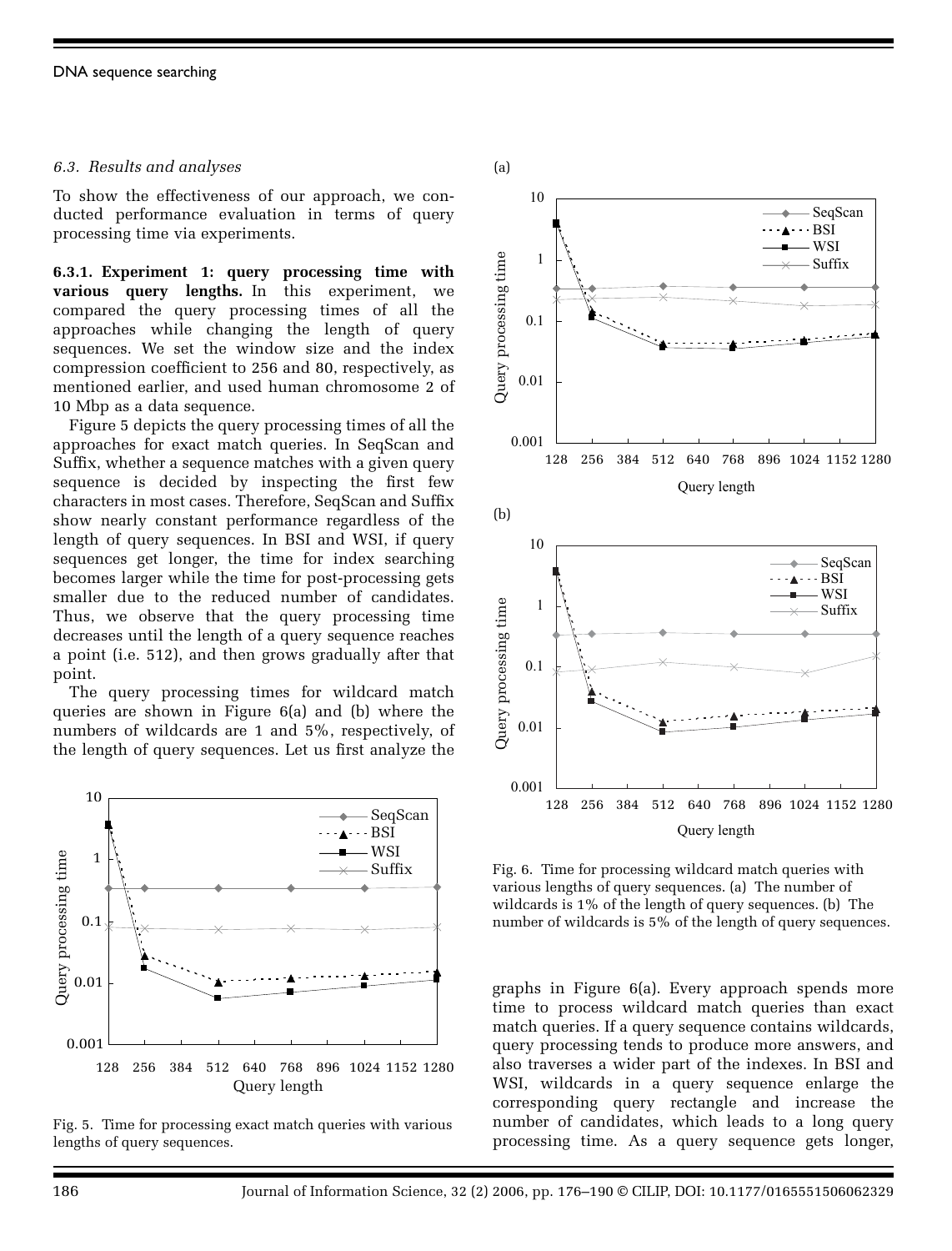however, the number of candidates decreases remarkably at the cost of multiple index searches. As a result, the query processing performance of both BSI and WSI does not deteriorate abruptly even when query sequences become very long. The above analysis also holds for the graphs shown in Figure 6(b). The comparison of the graphs of Figure 6(a) with those of Figure 6(b) indicates that the performance improvement of BSI and WSI over SeqScan and Suffix is larger when the number of wildcards is 1% of the length of query sequences.

The query processing times for *k*-mismatch queries are shown in Figure 7(a) and (b) where the values of '*k*' are 1 and 5%, respectively, of the length of query sequences. Let us first analyze the graphs in Figure 7(a). Every approach spends much more time processing *k*mismatch queries than exact match queries and wildcard match queries. In particular, Suffix shows even worse performance than SeqScan since the part of the index to be traversed increases explosively. In BSI and WSI, as a query sequence gets longer, the query processing times of BSI and WSI grow gradually. The above analysis also holds for the graphs shown in Figure 7(b). The comparison of the graphs of Figure 7(a) with those of Figure 7(b) indicates that the performance improvement of BSI and WSI over SeqScan and Suffix is larger when the value of *k* is 1% of the length of query sequences.

The above discussion on query processing performance does not consider an exceptional case where the length of a query sequence is half of the window size (i.e. 128 vs 256). In this case, BSI and WSI may get slower than SeqScan because 128 wildcards padded to the end of a query sequence enlarge the search space significantly. If this situation is anticipated from the relationship between the query length and the window size, it would be better to execute SeqScan rather than adhering to the proposed indexing system.

Let us compare the four approaches quantitatively without considering the query sequences of size 128. In exact match queries, WSI outperforms SeqScan, Suffix, and BSI 19–61 times, 4.4–13 times, and 1.3–2 times, respectively. In wildcard match queries with the number of wildcards set to 1% of query length, WSI performs better than SeqScan, Suffix, and BSI 12–43 times, 3.3–14 times, and 1.3–1.6 times, respectively. In wildcard match queries with the number of wildcards set to 5% of query length, WSI performs better than SeqScan, Suffix and BSI 3.1–10 times, 2.1–7 times, and 1.1–1.3 times, respectively. In *k*-mismatch queries with the value of *k* set to 1% of query length, WSI performs faster than SeqScan, Suffix, and BSI 17–51 times, more



Fig. 7. Time for processing *k*-mismatch queries with various lengths of query sequences. (a) The value of '*k*' is 1% of the length of query sequences. (b) The value of '*k*' is 5% of the length of query sequences.

than 267 times, and 1.2–1.6 times, respectively. Finally, in *k*-mismatch queries with the value of *k* set to 5% of query length, WSI performs faster than SeqScan, Suffix, and BSI 1.5–6 times, more than 10,000 times, and 1.0–1.1 times, respectively.

**6.3.2. Experiment 2: processing time of** *k***-mismatch with various** *k* **values.** In this experiment, we compared the processing times of *k*-mismatch queries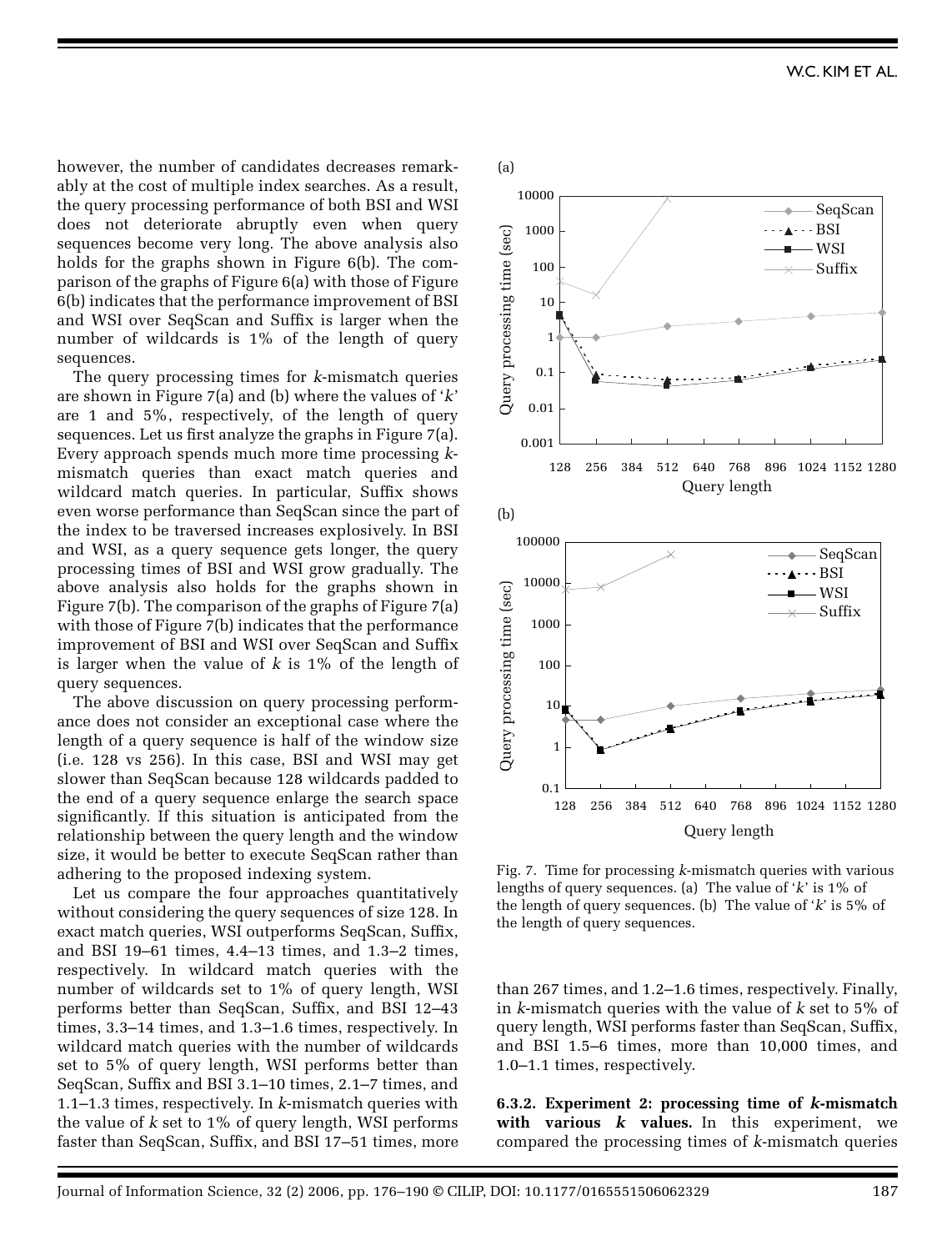of different approaches with various *k* values. We used human chromosome 2 of 10 Mbp as a data sequence. Figure 8 shows an average query processing time for each approach while setting *k* from 0 to 15% of the length of a query sequence. We observe that the query processing time of WSI, BSI, Suffix, and SeqScan gets higher as *k* grows. In WSI and BSI, a higher *k* value increases the part of an index to be traversed, and thus increases the query processing time gradually. In Suffix, however, as *k* grows, the part of an index to be traversed becomes explosively larger, and thus, the query processing time grows abruptly. The results reveal that WSI shows the best performance, and performs better than SeqScan, Suffix, and BSI 1.9 to 31 times, 3 to several thousand times, and 1.0 to 2.3 times, respectively.

**6.3.3. Experiment 3: query processing time with various data sizes.** In this experiment, we measured the query processing times of different approaches with various data sizes. As mentioned earlier, we set the window size, the index compression coefficient, and the length of query sequences to 256, 80, and between 256 and 2048, respectively. We excluded Suffix in this experiment since its performance degradation in performing *k*-mismatch queries on a large database is too serious to conduct experiments. We set both *k* for *k*-mismatch queries and the number of wildcard characters for wildcard match queries to 1% of the length of query sequences. Figure 9 shows an average processing time for each approach for exact match, wildcard match, and *k*-mismatch queries.



Fig. 8. Processing time of *k*-mismatch with various *k* values.





Fig. 9. Query processing time with various data sizes. Processing time of (a) exact match, (b) wildcard match and (c) *k*-mismatch queries.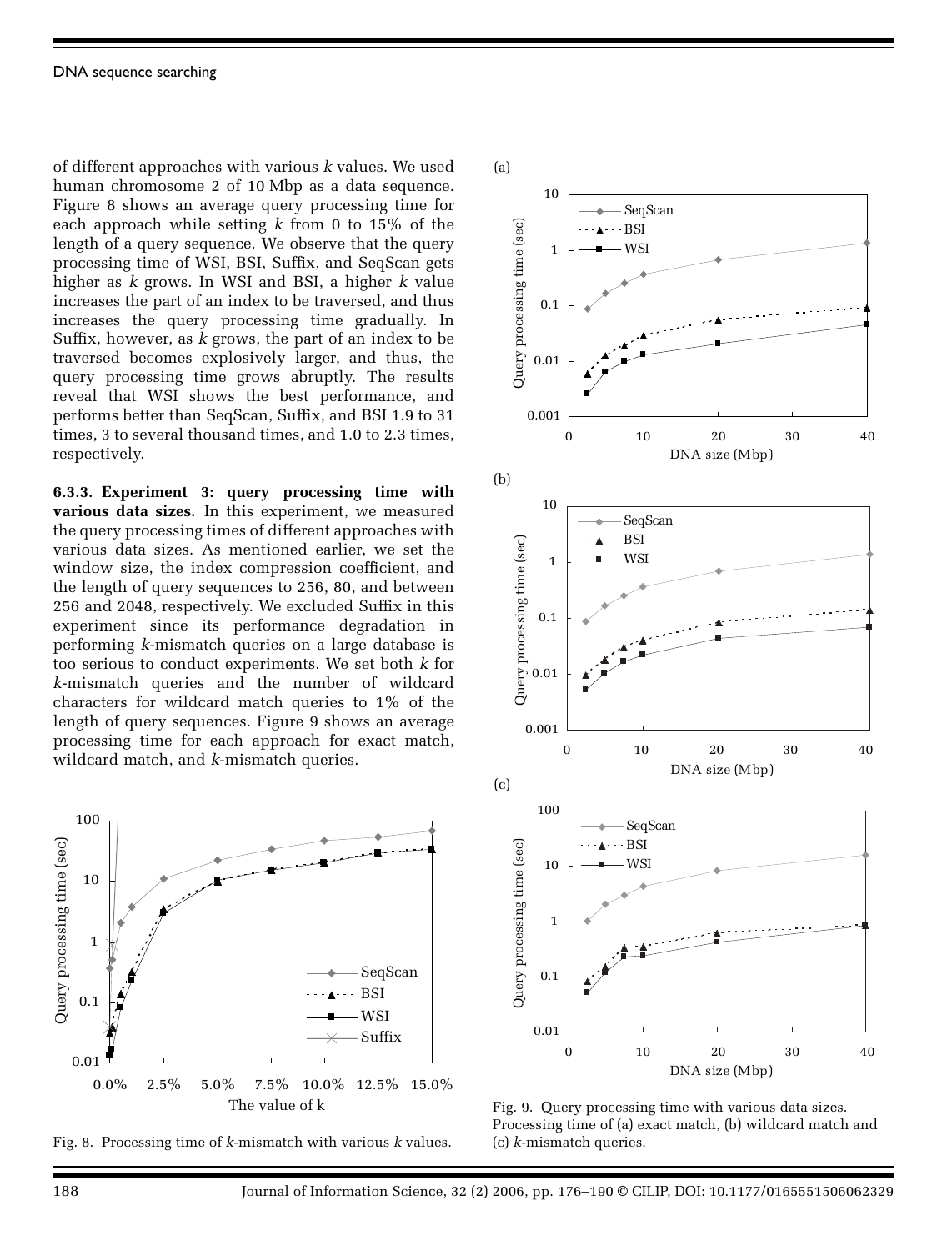The processing time of BSI and WSI for three kinds of queries increases almost linearly as the data size grows. WSI performs better than the other approaches in processing all kinds of queries. In exact match queries, WSI runs faster than SeqScan and BSI 25–33 times and 1.8–2.5 times, respectively. In wildcard match queries, WSI outperforms SeqScan and BSI 15–19 times and 1.7–1.9 times, respectively. Also, in *k*mismatch queries, WSI performs better than SeqScan and BSI 13–20 times and 1.0–1.5 times, respectively.

#### **7. Conclusions**

Exact match queries, wildcard match queries, and *k*mismatch queries are widely used in various molecular biology applications including the searching of ESTs (Expressed Sequence Tags) and DNA transcription factors. In this paper, we have discussed the method for the effective processing of such queries.

The method based on the Boyer–Moore algorithm, the method based on the Knuth–Morris–Pratt algorithm, and the method combining the Aho–Corasick algorithm and a scan vector have been proposed for exact and approximate matching problems. They focus on reducing the CPU cost needed to find the occurrences of a query pattern in data sequences. However, they have a limitation in improving search performance because they have to read the entire data sequence from a disk at the search stage. The method based on suffix trees achieves a rather good performance by adopting a filtering and refinement strategy. This method, however, incurs a large space overhead and also suffers from the high cost of traversing a large suffix tree.

In this paper, we have proposed an approach for processing exact and approximate queries that overcomes the problems mentioned above. We have suggested an effective indexing method for a set of nucleotide sequences. The method places a sliding window at every possible location of a data sequence, and extracts its signature by considering the occurrence frequency of each nucleotide character. It then stores and manages a set of signatures in a multi-dimensional index such as the  $R^*$ -tree. In addition, by assigning a weight to every position of a window, it scatters the signatures over indexing space and thus reduces false alarms. Using the proposed indexing method, we have also suggested an algorithm which processes exact match queries, wildcard match queries, and *k*-mismatch queries efficiently. Experiments with real biological data sets reveal that the proposed method is at least 4.4 times, 2.1 times, and several orders of magnitude faster than the suffix-tree-based method in performing exact match, wildcard match, and *k*-mismatch queries, respectively.

#### **Acknowledgements**

This work was supported by the Korea Research Foundation Grant (KRF-2004-003-D00302), by the IT Research Center via Cheju National University and by KOSEF Basic Research Program Grant RO4-2003-000- 10048-0.

#### **References**

- [1] C. Gibas and P. Jambeck, *Developing Bioinformatics Computer Skills* (O'Reilly, Sebastopol, 2001).
- [2] T. Smith and M. Waterman, Identification of common molecular subsequences, *Journal of Molecular Biology* 147(1) (1981) 195–7.
- [3] S.F. Altschul, T.L. Madden, A.A. Schaffer, J. Zhang, Z. Zhang, W. Miller and D.J. Lipman, Gapped BLAST and PSI-BLAST: a new generation of protein database search programs, *Nucleic Acids Research* 25(17) (1997) 3389–3402.
- [4] S. Altschul, W. Gish, W. Miller, E. Myers and D. Lipman, Basic local alignment search tool, *Journal of Molecular Biology* 215(3) (1990) 403–0.
- [5] T. Kaheci and A.K. Singh, An efficient index structure for string databases. In: P.M.G. Apers et al. (eds), *Proceedings of the 27th International Conference on Very Large Databases (VLDB01) 11–14 September 2001* (Morgan Kaufmann, San Francisco, 2001) 351–60.
- [6] D. Gusfield, *Algorithms on Strings, Trees, and Sequences: Computer Science and Computational Biology* (Cambridge University Press, New York, 1997).
- [7] R.S. Boyer and J.S. Moore, A fast string searching algorithm, *Communications of the ACM* 20(10) (1977) 762–72.
- [8] D.E. Knuth, J.H. Morris, and V.B. Pratt, Fast pattern matching in strings, *SIAM Journal of Computing* 6(2) (1977) 323–50.
- [9] A. Aho and M. Corasick, Efficient string matching: an aid to bibliographic search, *Communications of the ACM* 18(6) (1975) 333–40.
- [10] G.A. Stephen, *String Searching Algorithm* (World Scientific Publishing, Singapore, 1994).
- [11] U. Manber and G. Myers, Suffix arrays: a new method for on-line string searches, *SIAM Journal on Computing* 22(5) (1993) 935–48.
- [12] V. Makinen, Compact suffix array: a space-efficient fulltext index, *Fundamenta Informaticae* 56(1/2) (2003) 191–210.
- [13] V. Makinen and G. Navarro, Compressed compact suffix